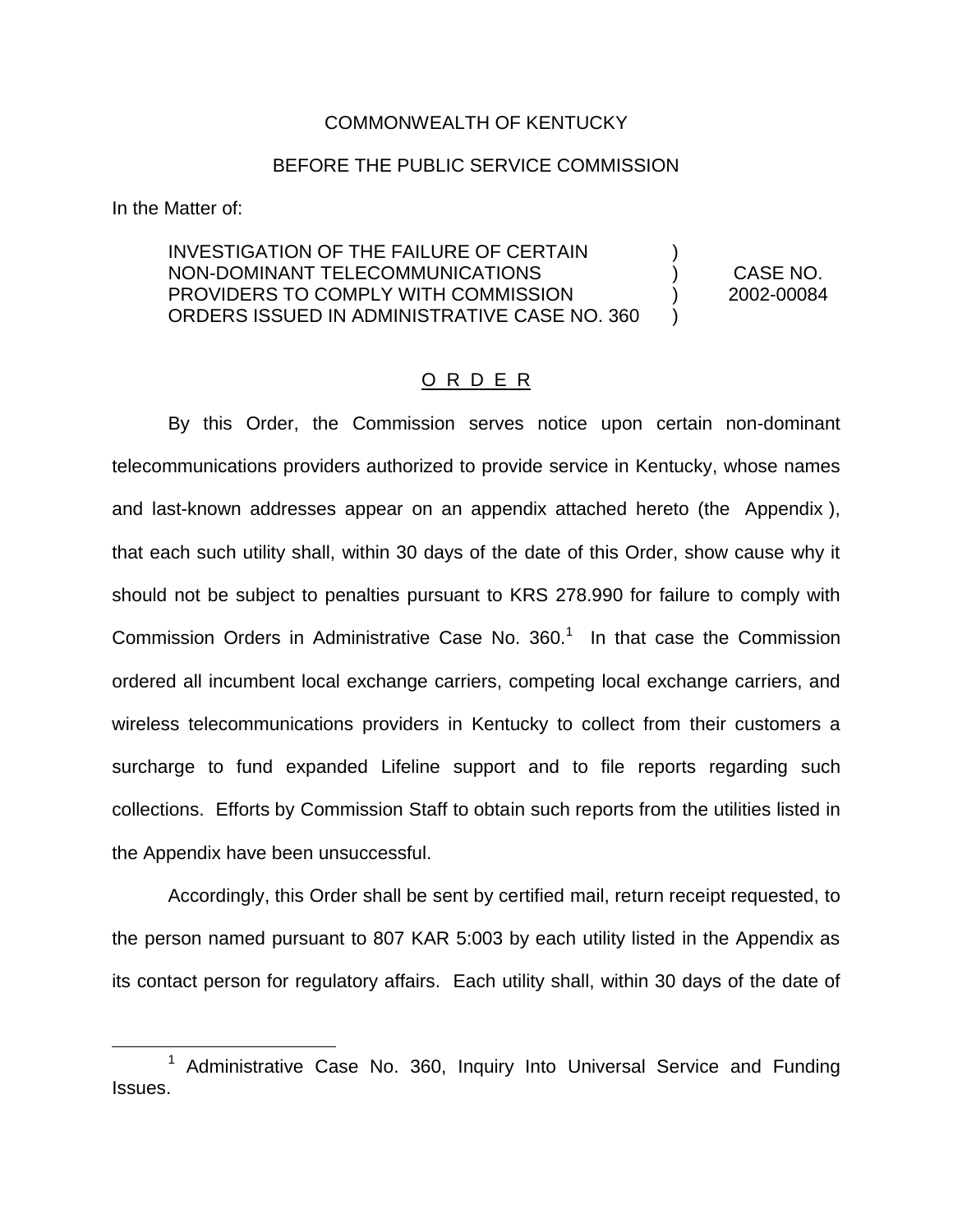this Order, file a written response to the allegations herein, stating its reasons for failing to comply with the Commission s Orders referenced herein, and requesting a hearing, if one is desired. If no response is filed by a utility listed in the Appendix, its authorization to provide service in this Commonwealth shall be revoked, its tariffs removed from the Commission s files, and its name stricken from the Commission s list of active utilities without further Order.

A utility listed in the Appendix, which chooses not to respond to this Order, shall immediately notify any customers it currently serves that it no longer provides service in Kentucky and that such customers must obtain service from other carriers.

IT IS SO ORDERED.

Done at Frankfort, Kentucky, this 22<sup>nd</sup> day of March, 2002.

By the Commission

ATTEST:

Deputy Executive Director